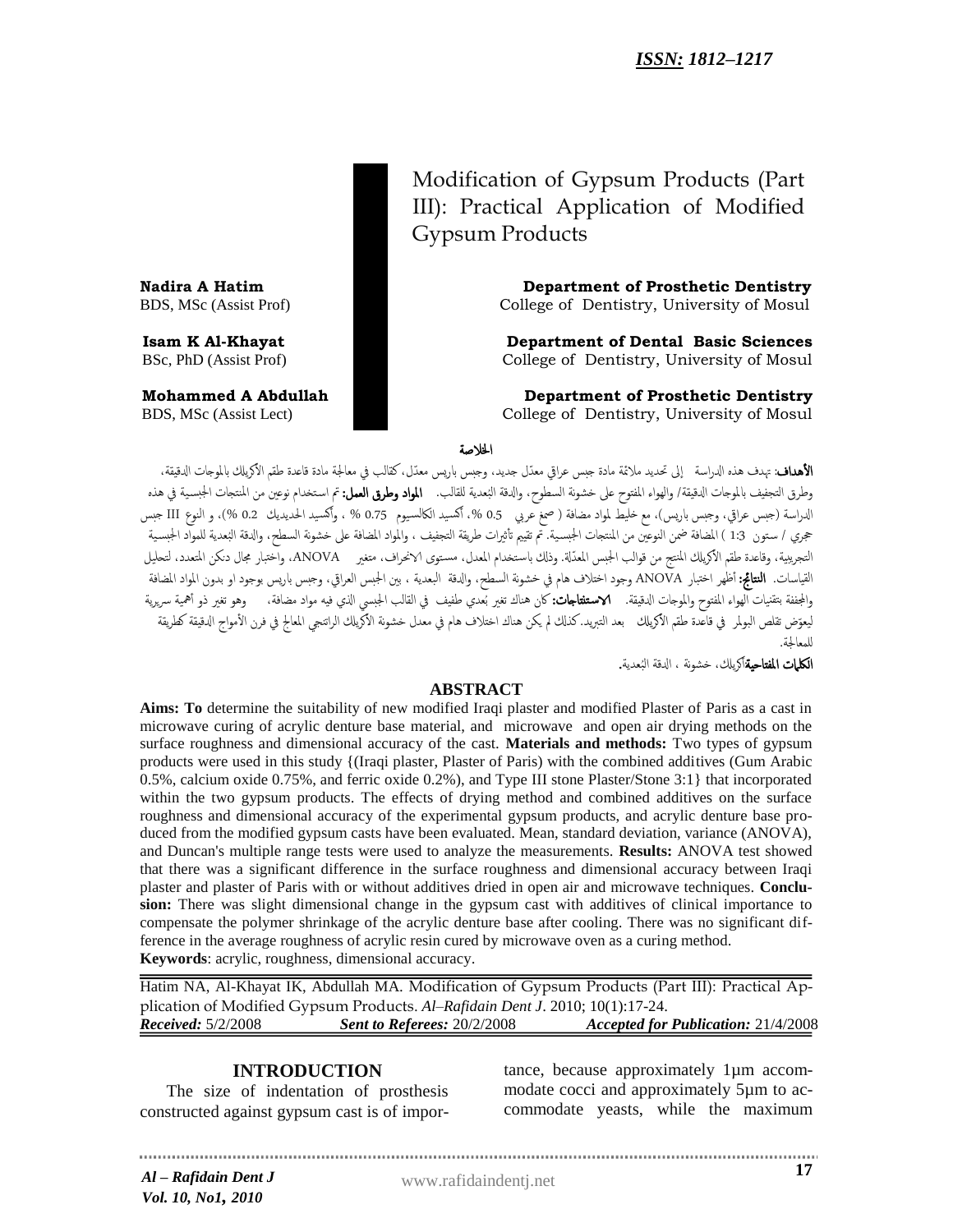roughness that indicate peaks may play a part in causing the mechanical trauma of tissue under the prosthesis  $(1)$ . Accurate working models for the fabrication of accurate restoration are of great importance, because that even minimal dimensional change of the master models in relation to the preparation angle may lead to the significant vertical discrepancies<sup>(2)</sup>. Error in the impression may be a cause of the dentist himself, by the impression materials, or by the impression techniques $^{(3,4)}$ . Once the gypsum material has set, there is little or no dimensional change<sup>(5)</sup>. Accuracy of the gypsum cast is affected by the dimensional change associated with impression material during setting  $(6)$ .

 The surface of an acrylic denture should be smooth, this has the effect of removing surface cracks, which would otherwise act as a stress- raisers, and yields a smooth surface unsuitable for the retention of bacteria and plaque  $(7)$ . So, the aims of this study were to determine the suitability of new modified Iraqi plaster and modified Plaster of Paris as a cast in microwave curing of acrylic denture base material, microwave and open air drying methods on the surface roughness and dimensional accuracy of the cast.

# **MATERIALS AND METHODS**

The Materials used in this study were { Iraqi Plaster(Al-Ahliya Co. for gypsum industries Ltd/ Baghdad), Plaster of Paris (British gypsum Newark U.K 41593/106)}, with the combined additives (gum Arabic 0.5%, calcium oxide 0.75%, and ferric oxide 0.2%), and Type III stone Plaster/Stone  $3:1$ <sup>(8)</sup>

*● Surface Roughness Measurement of the Modified Gypsum Products Cast*: The gypsum products samples were prepared by mixing the powder (with or without additives) with a distilled water, mechanically spatulated under vacuum for 60 seconds, and divided into two groups. *First group* was without and with additives. The *second group* was dried by two methods:

1. Open Air: The samples were prepared and left for 24 hours from the starting point of mixing, and then measured.

2. Microwave Drying: The samples were prepared and left for 2 hours from the start-<br>
intervalsed and left for 2 hours from the start-<br>
intervalsed and left for 2 hours from the start-<br>
intervalsed form with cyanoacrylate (Zapit, Dental

ing of mixing, and then dried by microwave according to the drying cycle (800 watts for 10 minutes) and then measured.

Surface roughness samples were prepared with dimensions  $(4\times4\times0.5$ cm)<sup>(9)</sup>, followed by two glass slabs put on the top and bottom of the moulds to get a smooth surface and a constant load about 500 gm was placed on the upper slab. The samples were left for setting for one hour at ambient temperature  $23 \pm 2$ °C and relative humidity of  $50 \pm 10$  % then kept under the same condition to be tested with Profilometer $(10)$ . The number of samples prepared is forty.

*●Surface Roughness Measurement of Acrylic Resin Denture Base Produced from a Modified Gypsum Products:* Modeling wax (Major Prodotti, Italy) of 2.5 mm. thickness of the denture base (ADA specification No.12, 1975) was used. The wax was sealed to the gypsum sample, flasking was done by ordinary procedure using a fiber reinforced plastic  $f$ lask<sup> $(11)$ </sup>, and placed into the microwave for wax elimination for one minute at a medium power (450 watts). Then the flask was opened and flushed both parts thoroughly with a boiling water and detergent. A fine brush (No. 0) was used to spread the separating medium on the exposed surfaces of a warm clean gypsum moulds. The separator was permitted to dry. Polymer and monomer of heat cured poly methyl methacrylate proportioned were mixed according to the manufacture's instructions. The flask was packed with the acrylic resin material, and placed in the microwave for curing for 30 minutes at low setting (80 watts), 15 minutes preside followed by 1.5 minutes at the medium setting  $(450 \text{ watts})^{(12)}$ , and then the flask was left a side for slow bench cooling before opening. Surface roughness measurement of acrylic resin was followed as for the gypsum product sample using the Profilometer machine. The number of samples prepared is forty.

*●Dimensional Accuracy Measurement of Maxillary Gypsum Cast*: A maxillary metal arch form (model 41-51, Co-Lumbia Dentoform Corp, Long Island City, N.Y.) was used as the master model. Three stainless steel rods were fixed on the cast to produce a point reference mark. The machined reference marks were then attached to the master arch form with cyanoacrylate (Zapit, Dental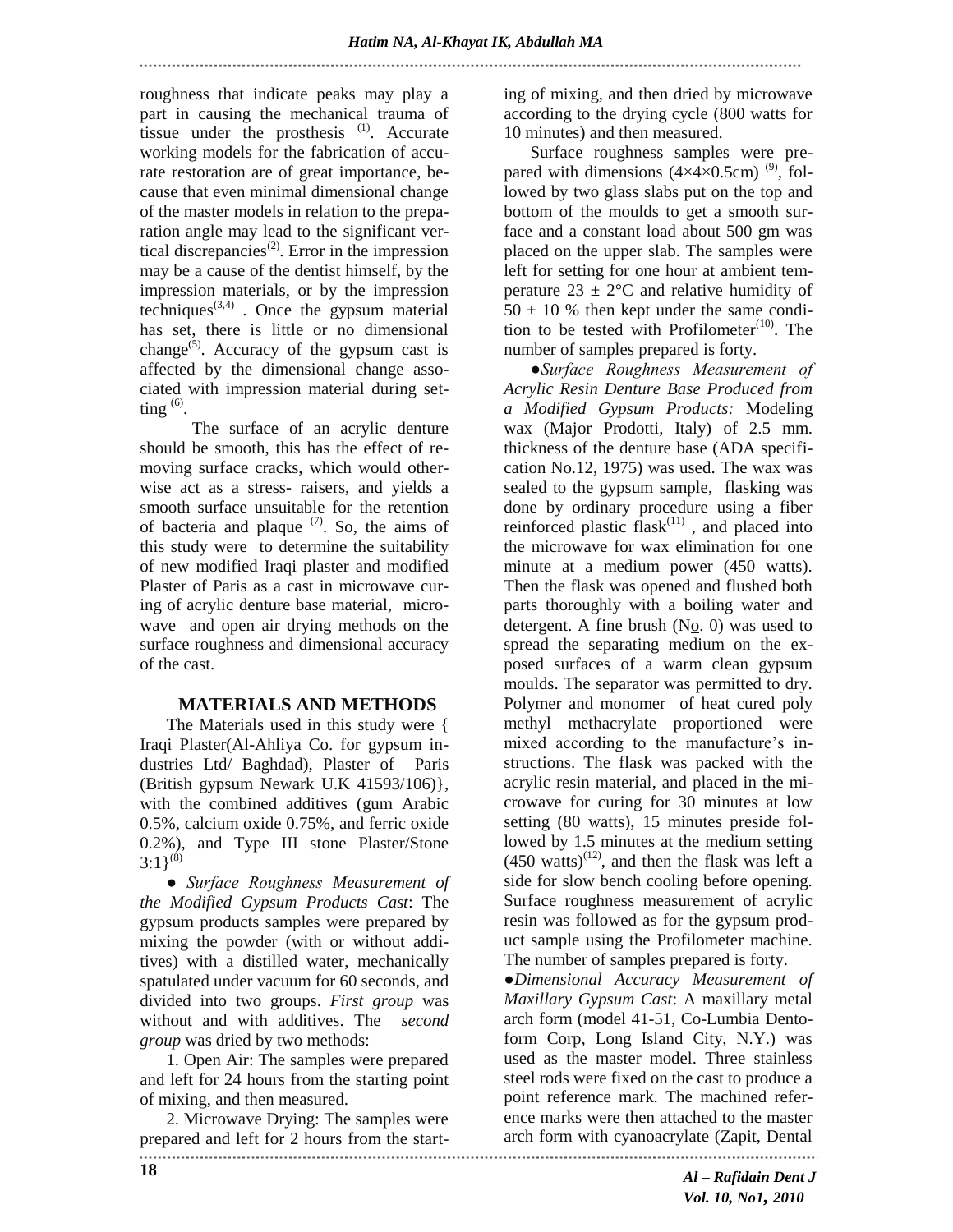Ventures of America, Inc. Calif) to provide points for measurement of the reference marks:1 in the middle at the area of the inci-

sive papilla, 2, and 3 in the area of the right and left second premolars respectively  $(13)$ which was located as follows (Figure 1).



Figure (1): Maxillary metal arch with references marks.

A relief template was made for the fabrication of the auto polymerizing acrylic resin perforated special tray by the adaptation of one thickness of modeling wax to the master model form with the reference marks by using the dental surveyor. A carbide bur shaft with a special screw was placed in the vertical arm of the dental surveyor, and at-

tached to the special tray for the vertical alignment of the special tray. The horizontal alignment of special tray during taking the impression to prevent the horizontal movement was done by using three nodes of acrylic in the special tray locked in a three slots on the master model (Figures 2) with four stoppers (two in each sides).



Figure (2): Construction of special tray .

This alignment procedure was used to maintain the desired impression thickness. Type I high viscosity and light body poly-

vinyl siloxane impression material was used to make impressions (Figure 3).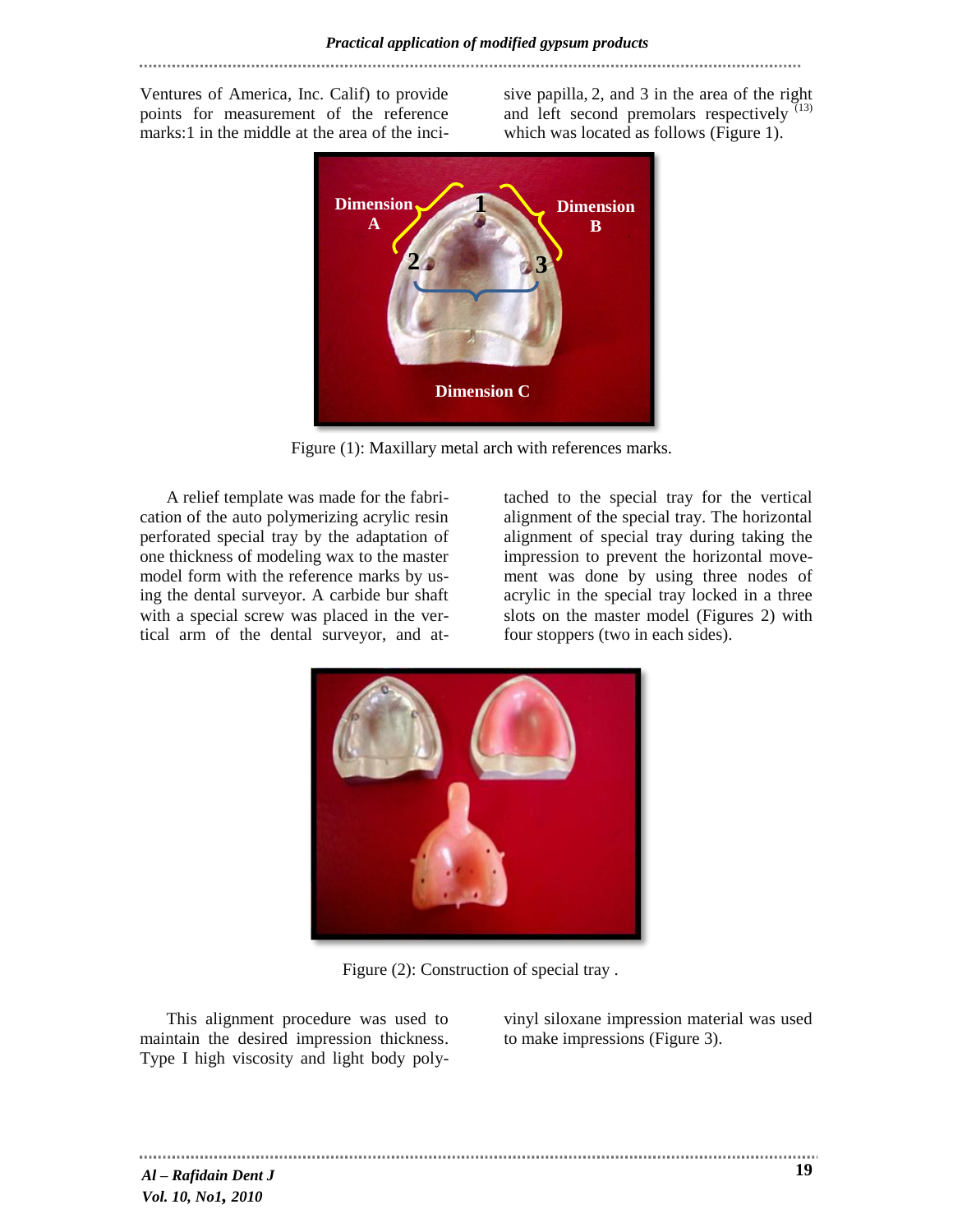

Figure ( 3): Impression technique and pouring procedure (Boxing technique).

Four types of the gypsum materials were used, and according to the previously determined water/ powder ratio $^{(8)}$ , gypsum product was mixed under a vacuum mixer for 60 seconds. The measurements for the first group were done after 2 hours from starting point of mixing in the open air, and the second left to set 2 hours from start of mixing then dried by microwave. All casts (40 samples) were measured by using a digital caliber handled on the surveyor by using special handle  $(14)$ .

Each specimen was measured in an ordered sequence, namely dimension A, the distance between reference marks 1 and 2;

dimension B, the distance between reference marks 1 and 3; and dimension C, the distance between reference marks 2 and 3. The measurements were repeated three times to determine the mean for each dimension. The number of samples prepared is forty.

# **RESULTS AND DISCUSSION**

**●***Surface Roughness of the Gypsum Products:* The results obtained in table (1 and 2) showed that there is a significant difference ( $P \ge 0.001$ ) in the surface roughness between the two types of the gypsum products without additives.

| and without additives, and acrylic resin(air drying). |                          |                      |   |  |  |  |
|-------------------------------------------------------|--------------------------|----------------------|---|--|--|--|
| <b>Types of gypsum products</b>                       | <b>Surface Roughness</b> | <b>Major</b> acrylic | N |  |  |  |
|                                                       | Mean $\pm$ SD<br>$\mu$ m | resin Mean $\pm$ SD  |   |  |  |  |
| Iraqi plaster without additives                       | $1.0940 \pm 0.06914$     | $1.110 \pm 0.1208$   | 5 |  |  |  |
| <b>Plaster of Paris without additives</b>             | $0.8060 \pm 0.07162$     | $1.000 + 0.2424$     | 5 |  |  |  |
| Iraqi plaster +Additives                              | $0.2980 \pm 0.07328$     | $0.6180 \pm 0.1270$  | 5 |  |  |  |
| <b>Plaster of Paris +Additives</b>                    | $0.7140 \pm 0.05595$     | $0.9340 \pm 0.3731$  |   |  |  |  |
|                                                       |                          |                      |   |  |  |  |

Table (1) Mean, and standard deviation of the surface roughness of gypsum products with

SD= standard deviation, N=number of sample.

| Table (2): Analysis of variance (ANOVA) for levels of gypsum products with and without addi- |  |
|----------------------------------------------------------------------------------------------|--|
| tives dried by open air on the surface roughness.                                            |  |

| $\mathbf{u}$ , $\mathbf{v}$ and $\mathbf{v}$ , $\mathbf{v}$ being the surface roughing $\mathbf{v}$ . |                |    |                    |                |  |  |  |
|-------------------------------------------------------------------------------------------------------|----------------|----|--------------------|----------------|--|--|--|
| <b>Test</b>                                                                                           | Sum of         | df | <b>Mean Square</b> | <b>P-value</b> |  |  |  |
|                                                                                                       | <b>Squares</b> |    |                    |                |  |  |  |
| Surface roughness $(\mu m)$ without                                                                   | 0.912          |    | 0.304              | $0.001*$       |  |  |  |
| additives                                                                                             |                |    |                    |                |  |  |  |
| Surface roughness $(\mu m)$ with addi-                                                                | $-10.089$      |    | 0.04123            | $0.001*$       |  |  |  |
| tives                                                                                                 |                |    |                    |                |  |  |  |

\*Significant difference. P≥0.001, df: degree of freedom

The Iraqi plaster has the highest degree of surface roughness followed by Plaster of Paris. This could be attributed to the differ-

ence in the rate of the water/ powder ratio for each gypsum product. The gypsum product which has the highest surface roughness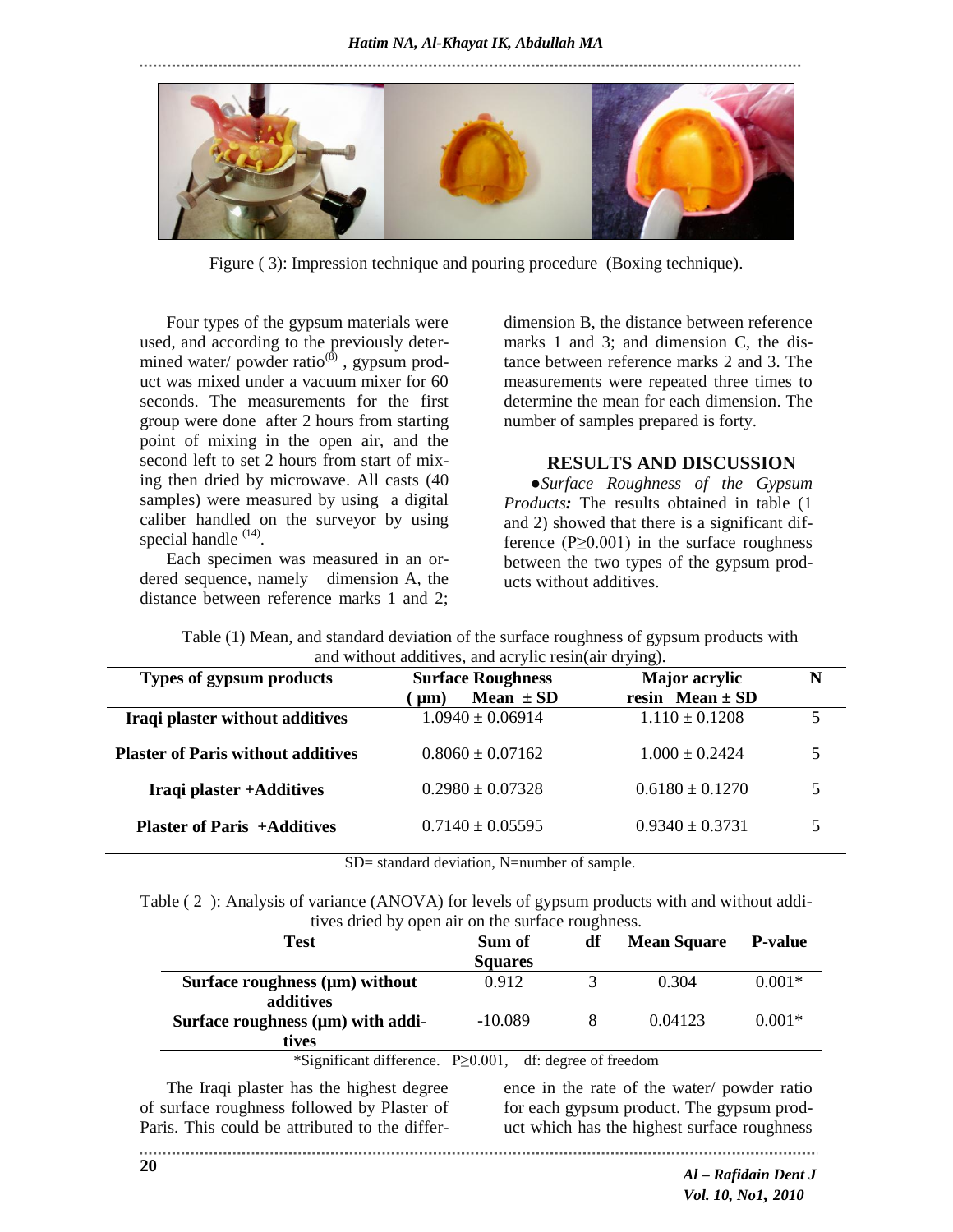has the highest water/powder ratio, while the gypsum material which has the lowest surface roughness has the lowest water/ powder ratio. The water /powder ratio is critical, where improper use of gypsum products causing the excess water considered as free water (residual un reacted water) in the setting mass, and contributes to subsequent voids in the final set mass occurred between clumps of gypsum crystals  $(15,16)$ . Or this could be due to gypsum particle size, shape,

and compaction between them is the main factors in determining the amount of the water/ powder ratio. The lower surface area permits the use of lower water/ powder ratio to gain a workable mass resulting in less porous and denser for the final set mass<sup>(17)</sup>.

 After incorporation of the combined additives for both the Iraqi plaster and Plaster of Paris, there is a significant reduction in the degree of the surface roughness, for the Iraqi plaster (Table 3).

| Table (3) Mean and standard deviation of the surface roughness of the two gypsum products |
|-------------------------------------------------------------------------------------------|
| without additives , microwave drying and acrylic resin.                                   |

| Types of gypsum prod-<br>ucts                        | <b>Surface Roughness (µm)</b><br>Mean $\pm$ SD | Major acrylic resin $(\mu m)$<br>Mean $\pm$ SD | N |
|------------------------------------------------------|------------------------------------------------|------------------------------------------------|---|
| Iraqi plaster without ad-<br>ditives                 | $1.1700 \pm 0.0578$                            | $1.45 \pm 0.158$                               |   |
| <b>Plaster of Paris without</b>                      | $0.8520 \pm 0.07918$                           | $0.966 \pm 0.087$                              |   |
| additives<br>Iraqi plaster with addi-                | $0.4080 \pm 0.0319$                            | $0.9860 \pm 0.750$                             |   |
| tives<br><b>Plaster of Paris with ad-</b><br>ditives | $0.8940 \pm 0.1006$                            | $1.1410 \pm 0.110$                             |   |

 $SD=$  standard deviation,  $N=$  number of sample

This can be explained due to reduction in the water/ powder ratio (effects of additives) and to the effect of adding type III stone at a specific ratio, because of the difference in size, shape of the crystals, and the interference. Dispersion of small crystals among large crystals affect the quantity of water necessary for mixing leading to an increase in the density, less porosity, and reduction of roughness of the set sample  $(18)$ . While, for Plaster of Paris the reduction in surface roughness may be attributed to the effect of additives. Those may fill the space between gypsum crystals and consume the excess water for slaking process of the cal-

cium oxide to be converted to calcium hydroxide, after exposure to the moisture, so additives improve the density and reduce the voids in the set sample. By the use of the microwave oven as a drying method for both of Iraqi plaster and Plaster of Paris with or without additives (Table 4) showed significance difference ( $P \ge 0.001$ ). This could be explained by the rapid escape (expulsion) of the steam water from the tested samples after exposure to radiations within the microwave that might create a micro porosity on the outer surface of the dried sample when tested by photomicrography.

| Table (4): Independent sample t-test for quality of mean for the two gypsum products without and |  |
|--------------------------------------------------------------------------------------------------|--|
| with additives, microwave drying on the surface roughness.                                       |  |

| <b>Surface Roughness</b>                                       |           |                    |         | <i>P</i> -value |  |
|----------------------------------------------------------------|-----------|--------------------|---------|-----------------|--|
| <b>Gypsum without additives</b>                                | 7.250     |                    | 0.04386 | $0.001*$        |  |
| <b>Gypsum with additives</b>                                   | $-10.292$ |                    | 0.04722 | $0.001*$        |  |
| * Significant difference . $P \ge 0.001$ df= degree of freedom |           | SE= standard error |         |                 |  |
|                                                                |           |                    |         |                 |  |

 Practically, this was noticed when the excess water covered the outer surface of the microwaved wet gypsum sample, it 

looks like sponge when water squeezed from it, so that it is not recommended to use the microwave oven for drying extremely wet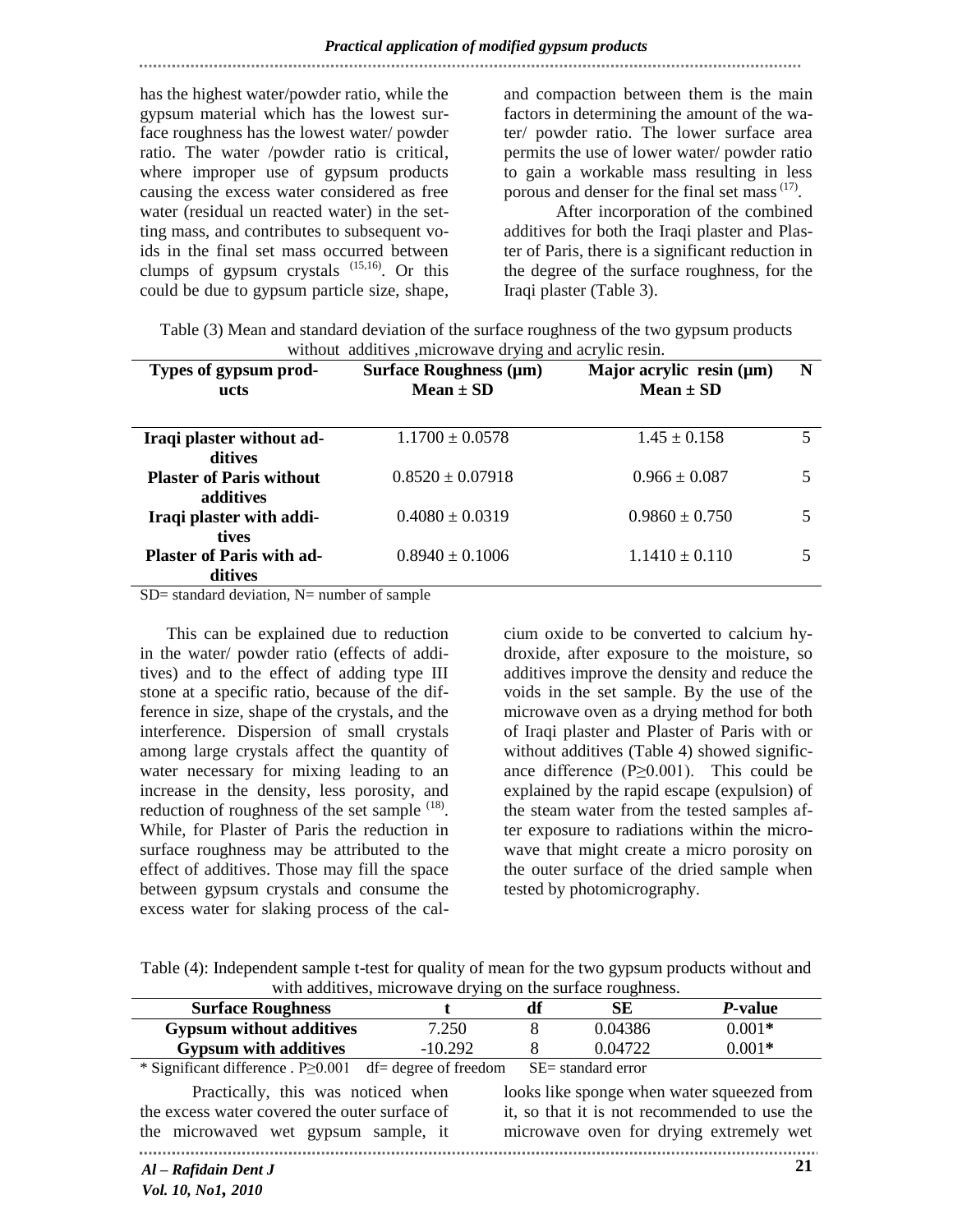casts, otherwise cracks or holes would be obtained $^{(19)}$ .

*Surface Roughness of a Cured Acrylic Resin:* The results in table (1 and 3) showed that there is no significant difference in the average roughness of acrylic resin cured by microwave oven as a curing method. However, there is slight increase in the average roughness of each group of acrylic when compared with the average roughness of the gypsum sample used as a mould for curing the acrylic resin against it. This may be due to the effect of separating medium that may change the surface texture of the gypsum sample, which poured against smooth glass slab despite of that the separating medium applied in one direction on the warmed gyp-

sum surface with two layers. This is recommended by Phillips  $(20)$ , or the increasing in the average roughness obtained due to the micro porosity which persists as a processing defect, the generation of porosity is a complex phenomenon with multi factorial origins, so the choice of a suitable microwave power and polymerization time accurately is important in order to reduce porosity to a minimum level $^{(21,22)}$ .

**●***Dimensional Accuracy of Maxillary Gypsum Cast:* The results obtained in tables  $(5)$ , and Figures  $(4&5)$ , demonstrate differences in the relative change that are dependent on the location of the measurement and the type of gypsum materials.

Table (5): Independent sample t-test for quality of mean for the two gypsum products Without and with additives for dimensions A, B, and C.

|                   | <b>Product</b> | <b>Dimension</b> |          | Df | SЕ       | <b>P</b> -value |
|-------------------|----------------|------------------|----------|----|----------|-----------------|
|                   | gypsum         | Α                | 0.065    | 3  | 0.021    | 0.929           |
| without additives |                | B                | 0.502    | 3  | 0.167    | $0.002*$        |
|                   |                | C                | 0.432    | 3  | 0.144    | 0.030           |
| gypsum            | with additives | А                | $-0.172$ | 8  | 0.097529 | 0.868           |
|                   |                | B                | 5.701    | 8  | 0.037435 | $0.001*$        |
|                   |                | $\subset$        | $-0.088$ | 8  | 0.11184  | 0.932           |

A: distance between reference marks 1 and 2. B: distance between reference marks 1 and 3. **C**: distance between reference marks 2 and 3. \* Significant difference, df= degree of freedom, SE=standard error



Figure (4): Means of the dimensional accuracy for gypsum products with and without additives dried by open air.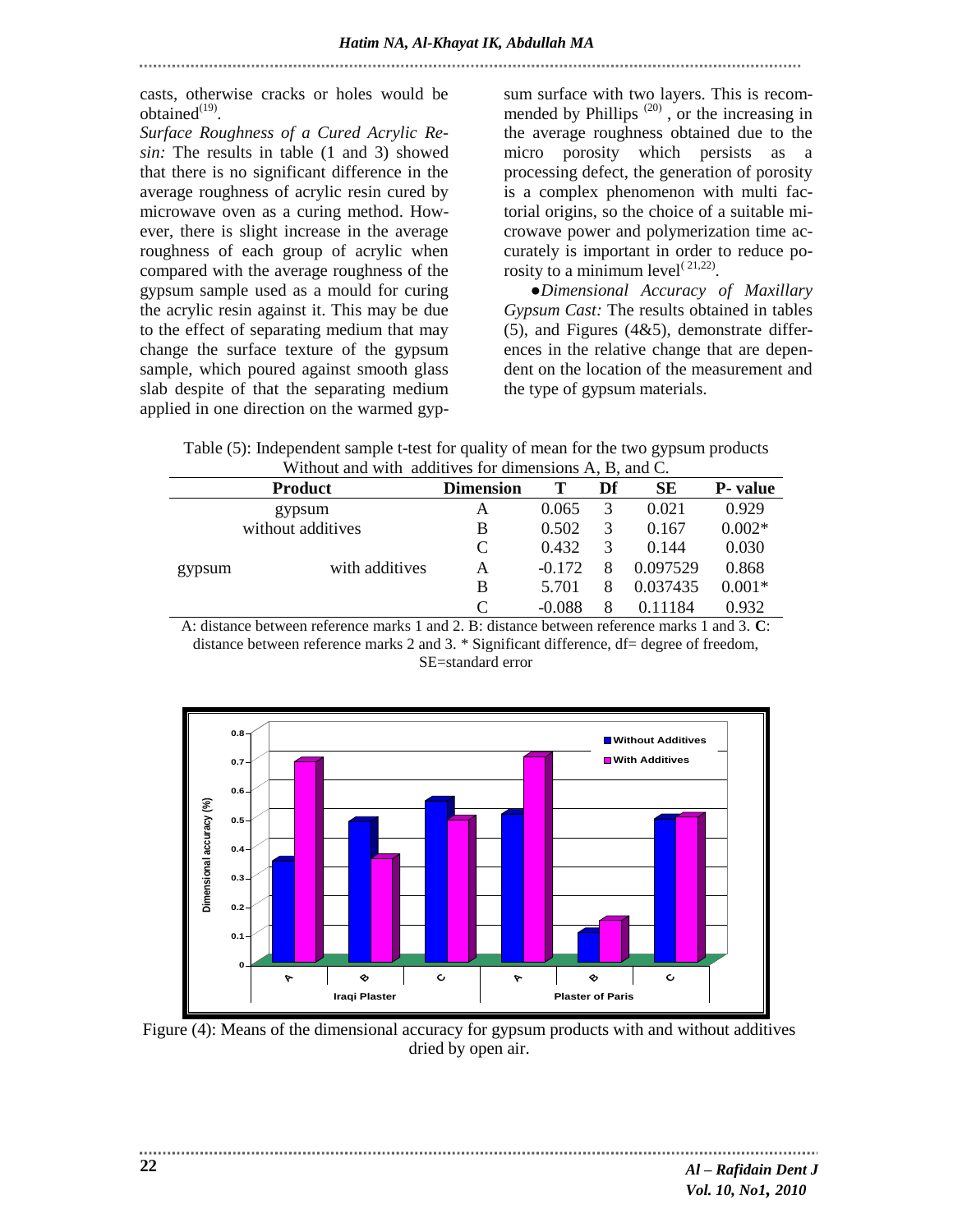

Figure (5) Means of the dimensional accuracy for gypsum products with and without additives dried by microwave.

The magnitude of the differences in the relative change in dimensions A, B, and C has no major problems when used clinically for construction of complete denture. The slight dimensional change in the gypsum cast is of clinical importance to compensate the polymer shrinkage of the acrylic denture base after cooling. Further investigation is required to determine the source of dimensional differences when using different kinds of gypsum materials.

### **CONCLUSIONS**

There was slight dimensional change in the gypsum cast with additives of clinical importance to compensate the polymer shrinkage of the acrylic denture base after cooling. There was no significant difference in the average roughness of acrylic resin cured by microwave oven as a curing method.

#### **REFERENCES**

- 1- Veres EM, Wolfardt J, Fand Beckeer PJ. An evaluation of surface characteristic of a facial prosthetic elastomer Part II: The surface texture. *J Prosthet Dent.* 1990; 63(3):325- 331.
- 2- Marxkors R. Abfomfehler and deven vermeidung. *Zahnarztl Welt Rdsch*. 1985; 94:466-473.
- 3- Lim KC, Chang YH, Soh G: Effect of operator variability on void formation in impression made with an auto mixed addition silicon*. Aust Dent J.* 1992; 37:35-38.
- 4- Lee IK-Delong R, Pintado MR, Malic R. Evaluation of factors affecting the accuracy of impressions using quantitative surface analysis. *Oper Dent J*.1995; 20:246-252.
- 5- Noort RN: Introduction to dental materials. 2<sup>nd</sup> ed. Mosby Comp. 2002. pp 205-210
- 6- Craig RG, O'Brien WJ, Power JM: Dental materials properties and manipulation.  $6<sup>th</sup>$ ed. Mosby Co. 1996.pp 242-265.
- 7- Ray N (1998): Dental materials Science. Mosby Co. 1998. pp38-48.
- 8- Hatim NA, Al-Kayat IK, Abdullah MA. Modification of gypsum products(Part I): Physical and mechanical properties of adding some additives on different types of gypsum products. *Al-Rafidian Dent J* 2007: in press.
- 9- Onizuka T, Kamimura N, Kajiwara H, Nakashima A, Suenage K, Jimi T: Influence of boiling water treatment on surface roughness and surface microstructure of set gypsum (dental stone ) *J Dent Mat.* 1995; 14(2): 245-255.
- 10- Wiktorsson GC, and Feder D: Quality of stone dies produced by different impression materials. *Swed Dent J*.1983; 7:77-83.
- 11- Hasan RH: Comparison of some physical properties of acrylic denture base materials cured by water bath and microwave tech-

*Al – Rafidain Dent J Vol. 10, No1, 2010*